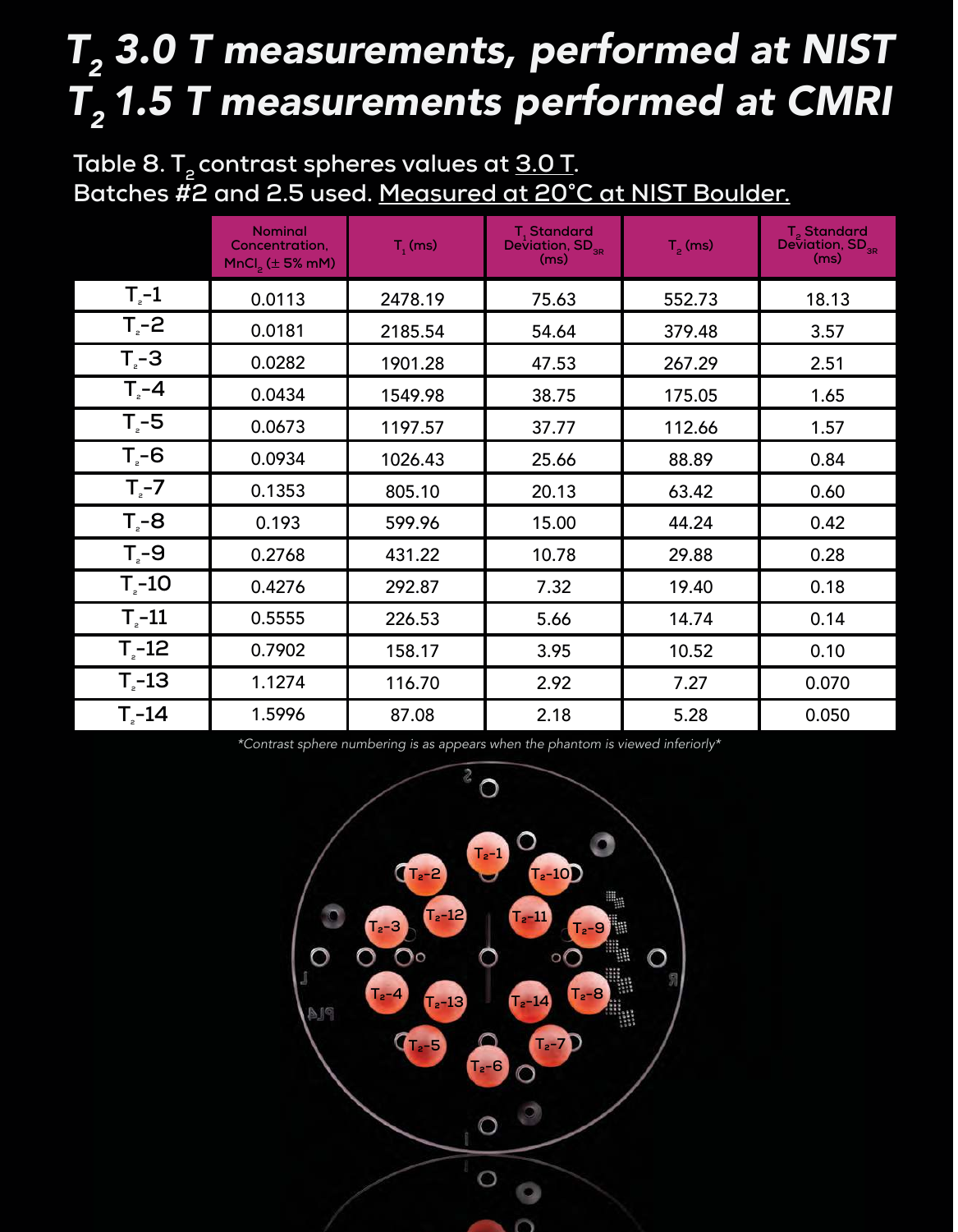## **Table 9. T2 contrast spheres values at 3.0 T. Batch #2 and 2.5 used. Measured at 16°C at NIST Boulder.**

|                                | <b>Nominal</b><br>Concentration,<br>$MnCl2$ ( $\pm$ 5% mM) | $T_1$ (ms) | T <sub>1</sub> Standard<br>Deviation, $SD_{3R}$ (ms) | $T2$ (ms) | T <sub>2</sub> Standard<br>Deviation, $\mathsf{SD}_\mathsf{3R}$<br>(ms) |
|--------------------------------|------------------------------------------------------------|------------|------------------------------------------------------|-----------|-------------------------------------------------------------------------|
| $T_{2}$ -1                     | 0.0113                                                     | 2127.95    | 66.75                                                | 506.65    | 16.03                                                                   |
| $T_z - 2$                      | 0.0181                                                     | 1874.96    | 46.87                                                | 357.4     | 3.36                                                                    |
| $Tz - 3$                       | 0.0282                                                     | 1657.68    | 41.44                                                | 247.93    | 2.33                                                                    |
| $T_{e}$ -4                     | 0.0434                                                     | 1341.07    | 33.53                                                | 161.07    | 1.51                                                                    |
| $T_e$ -5                       | 0.0673                                                     | 1056.33    | 32.70                                                | 105.31    | 1.45                                                                    |
| $T - 6$                        | 0.0934                                                     | 892.29     | 22.31                                                | 81.86     | 0.77                                                                    |
| $T_{\text{e}}$ -7              | 0.1353                                                     | 711.11     | 17.78                                                | 59.45     | 0.56                                                                    |
| $T_{e}$ -8                     | 0.193                                                      | 531.6      | 13.29                                                | 41.53     | 0.39                                                                    |
| $T - 9$                        | 0.2768                                                     | 384.99     | 9.62                                                 | 28.04     | 0.26                                                                    |
| $T_{\text{e}}$ -10             | 0.4276                                                     | 262.14     | 6.55                                                 | 18.22     | 0.17                                                                    |
| $T_{\scriptscriptstyle e}$ -11 | 0.5555                                                     | 203.53     | 5.09                                                 | 13.94     | 0.13                                                                    |
| $T_{\scriptscriptstyle e}$ -12 | 0.7902                                                     | 141.21     | 3.53                                                 | 9.88      | 0.090                                                                   |
| $T - 13$                       | 1.1274                                                     | 104.57     | 2.61                                                 | 6.83      | 0.060                                                                   |
| $T - 14$                       | 1.5996                                                     | 73.65      | 1.84                                                 | 4.79      | 0.050                                                                   |

#### **Table 10. T2 contrast spheres values at 3.0 T. Batch #2 and 2.5 used. Measured at 18°C at NIST Boulder.**

|                               | <b>Nominal</b><br>Concentration,<br>MnCl <sub>2</sub> ( $\pm$ 5% mM) | $T_1$ (ms) | T <sub>1</sub> Standard<br>Deviation, $SD_{_{3R}}$<br>(ms) | $T2$ (ms) | T <sub>2</sub> Standard<br>Deviation, $\mathsf{SD}_\mathsf{3R}$<br>(ms) |
|-------------------------------|----------------------------------------------------------------------|------------|------------------------------------------------------------|-----------|-------------------------------------------------------------------------|
| $T_{\scriptscriptstyle e}$ -1 | 0.0113                                                               | 2322.54    | 71.56                                                      | 526.24    | 17.14                                                                   |
| $T_{e}$ -2                    | 0.0181                                                               | 2073.94    | 51.85                                                      | 370.54    | 3.48                                                                    |
| $T_{e}$ -3                    | 0.0282                                                               | 1783.21    | 44.58                                                      | 257.47    | 2.42                                                                    |
| $T - 4$                       | 0.0434                                                               | 1466.78    | 36.67                                                      | 169.02    | 1.59                                                                    |
| $T_{e}$ -5                    | 0.0673                                                               | 1125.81    | 35.44                                                      | 108.76    | 1.50                                                                    |
| $T_{e}$ -6                    | 0.0934                                                               | 972.48     | 24.31                                                      | 85.92     | 0.81                                                                    |
| $Te-7$                        | 0.1353                                                               | 757.34     | 18.93                                                      | 61.31     | 0.58                                                                    |
| $T - 8$                       | 0.193                                                                | 563.86     | 14.1                                                       | 42.63     | 0.40                                                                    |
| $T_{e}$ -9                    | 0.2768                                                               | 408.05     | 10.2                                                       | 28.93     | 0.27                                                                    |
| $T - 10$                      | 0.4276                                                               | 277.38     | 6.93                                                       | 18.78     | 0.18                                                                    |
| $T_{\text{e}}$ -11            | 0.5555                                                               | 214.8      | 5.37                                                       | 14.28     | 0.13                                                                    |
| $T - 12$                      | 0.7902                                                               | 149.28     | 3.73                                                       | 10.17     | 0.10                                                                    |
| $T_{\text{e}}$ -13            | 1.1274                                                               | 110.49     | 2.76                                                       | 7.04      | 0.070                                                                   |
| $T - 14$                      | 1.5996                                                               | 77.93      | 1.95                                                       | 4.93      | 0.050                                                                   |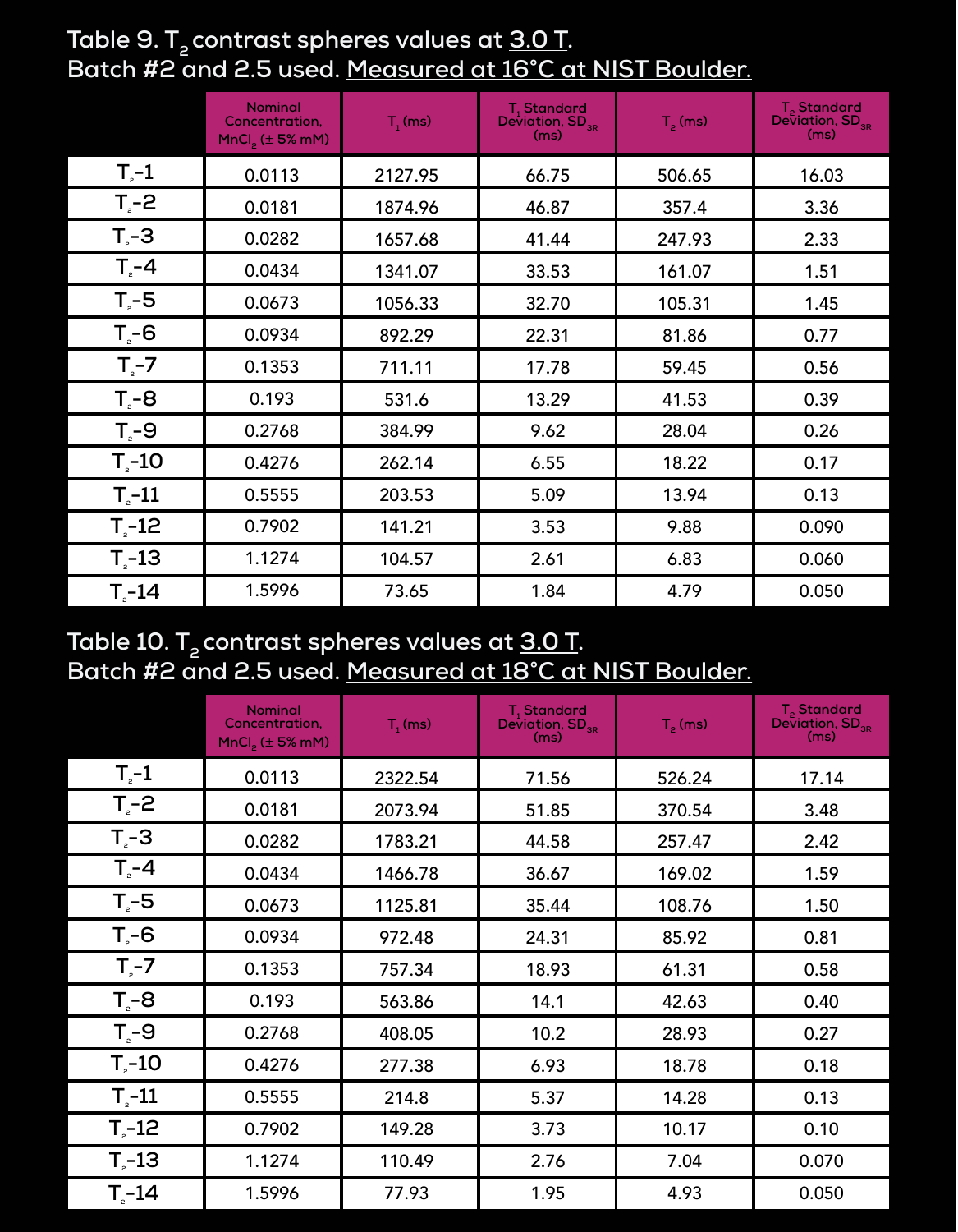# Table 11. T<sub>2</sub> contrast spheres values at <u>3.0 T</u>. **Batch #2 and 2.5 used. Measured at 22°C at NIST Boulder.**

|                    | <b>Nominal</b><br>Concentration,<br>$MnCl2$ ( $\pm$ 5% mM) | $T1$ (ms) | T <sub>1</sub> Standard<br>Deviation, $SD_{_{3R}}$ (ms) | $T2$ (ms) | T <sub>2</sub> Standard<br>Deviation, $SD_{_{\rm SR}}$<br>(ms) |
|--------------------|------------------------------------------------------------|-----------|---------------------------------------------------------|-----------|----------------------------------------------------------------|
| $T_{2}$ -1         | 0.0113                                                     | 2623.59   | 79.79                                                   | 578.48    | 19.02                                                          |
| $T_z - 2$          | 0.0181                                                     | 2302.78   | 57.57                                                   | 392.49    | 3.69                                                           |
| $T - 3$            | 0.0282                                                     | 2009.05   | 50.23                                                   | 276.98    | 2.60                                                           |
| $T_{\rm e}$ -4     | 0.0434                                                     | 1626.53   | 40.66                                                   | 181.48    | 1.71                                                           |
| $T_{\rm g}$ -5     | 0.0673                                                     | 1267.08   | 39.75                                                   | 116.82    | 1.62                                                           |
| $T - 6$            | 0.0934                                                     | 1083.42   | 27.09                                                   | 92.3      | 0.87                                                           |
| $T_{2}$ -7         | 0.1353                                                     | 848.64    | 21.22                                                   | 65.65     | 0.62                                                           |
| $T_{e}$ -8         | 0.193                                                      | 634.59    | 15.86                                                   | 45.86     | 0.43                                                           |
| $T - 9$            | 0.2768                                                     | 454.82    | 11.37                                                   | 30.92     | 0.29                                                           |
| $T_{\text{e}}$ -10 | 0.4276                                                     | 308.92    | 7.72                                                    | 20.07     | 0.19                                                           |
| $T_{\text{e}}$ -11 | 0.5555                                                     | 238.33    | 5.96                                                    | 15.24     | 0.14                                                           |
| $T - 12$           | 0.7902                                                     | 166.64    | 4.17                                                    | 10.88     | 0.10                                                           |
| $T_{e}$ -13        | 1.1274                                                     | 123.22    | 3.08                                                    | 7.49      | 0.07                                                           |
| $T - 14$           | 1.5996                                                     | 87.08     | 2.18                                                    | 5.28      | 0.05                                                           |

## Table 12. T<sub>2</sub> contrast spheres values at <u>3.0 T</u>. **Batch #2 and 2.5 used. Measured at 24°C at NIST Boulder.**

|                    | <b>Nominal</b><br>Concentration,<br>$MnCl2$ ( $\pm$ 5% mM) | $T_1$ (ms) | T <sub>1</sub> Standard<br>Deviation, SD <sub>3R</sub><br>(ms) | $T_p$ (ms) | T <sub>2</sub> Standard<br>Deviation, $SD_{_{\mathrm{3R}}}$<br>(ms) |
|--------------------|------------------------------------------------------------|------------|----------------------------------------------------------------|------------|---------------------------------------------------------------------|
| $T_{2}$ -1         | 0.0113                                                     | 2775.52    | 84.13                                                          | 610.51     | 20.11                                                               |
| $T_{e}$ -2         | 0.0181                                                     | 2424.62    | 60.62                                                          | 406.02     | 3.82                                                                |
| $T - 3$            | 0.0282                                                     | 2119.34    | 52.98                                                          | 287.48     | 2.7                                                                 |
| $T - 4$            | 0.0434                                                     | 1715.06    | 42.88                                                          | 187.21     | 1.76                                                                |
| $T_{\rm e}$ -5     | 0.0673                                                     | 1340.89    | 42.18                                                          | 121.21     | 1.70                                                                |
| $T - 6$            | 0.0934                                                     | 1141.5     | 28.54                                                          | 95.97      | 0.90                                                                |
| $T_{e}$ -7         | 0.1353                                                     | 892.41     | 22.31                                                          | 67.82      | 0.64                                                                |
| $T_{e}$ -8         | 0.193                                                      | 669.56     | 16.74                                                          | 47.66      | 0.45                                                                |
| $T - 9$            | 0.2768                                                     | 478.81     | 11.97                                                          | 32.06      | 0.30                                                                |
| $T_{e}$ -10        | 0.4276                                                     | 325.23     | 8.13                                                           | 20.78      | 0.20                                                                |
| $T - 11$           | 0.5555                                                     | 250.61     | 6.27                                                           | 15.8       | 0.15                                                                |
| $T_{\circ}$ -12    | 0.7902                                                     | 175.31     | 4.38                                                           | 11.25      | 0.11                                                                |
| $T_{\text{e}}$ -13 | 1.1274                                                     | 129.67     | 3.24                                                           | 7.76       | 0.070                                                               |
| $T - 14$           | 1.5996                                                     | 91.82      | 2.3                                                            | 5.48       | 0.050                                                               |